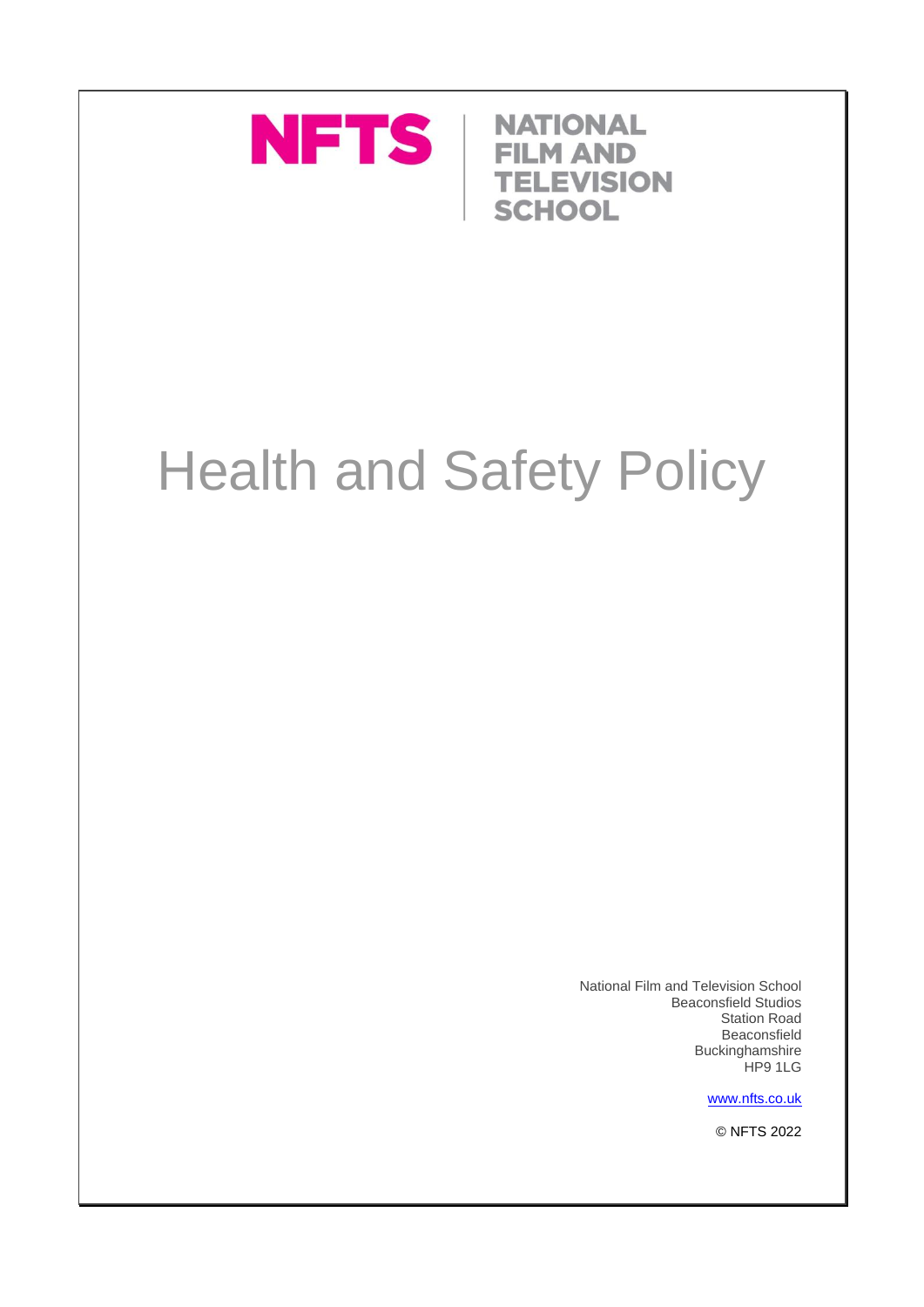# Contents

| 1.0            |        |  |  |
|----------------|--------|--|--|
| 2.0            |        |  |  |
| 3.0            |        |  |  |
|                | 3.0.1  |  |  |
| 3.1            |        |  |  |
|                | 3.1.1  |  |  |
|                | 3.2    |  |  |
|                | 3.2.1  |  |  |
| 3.2.2<br>3.2.3 |        |  |  |
|                |        |  |  |
|                | 3.2.4  |  |  |
|                | 3.2.5  |  |  |
|                | 3.2.6  |  |  |
|                | 3.2.7  |  |  |
|                | 3.2.8  |  |  |
|                | 3.2.9  |  |  |
|                | 3.2.10 |  |  |
|                | 3.2.11 |  |  |
|                | 3.2.12 |  |  |
| 3.2.13         |        |  |  |
| 3.2.14         |        |  |  |
| 3.2.15         |        |  |  |
|                | 3.2.16 |  |  |
|                | 3.2.17 |  |  |
| 4.0            |        |  |  |
| 4.1            |        |  |  |
| 4.2            |        |  |  |
| 4.3            |        |  |  |
| 4.4            |        |  |  |
| 4.5            |        |  |  |
| 4.6            |        |  |  |
|                | 4.6.1  |  |  |
|                | 4.6.2  |  |  |
| 4.6.3          |        |  |  |
| 4.7            |        |  |  |
| 4.8            |        |  |  |
| 4.8.1          |        |  |  |
| 4.8.2          |        |  |  |
| 4.9            |        |  |  |

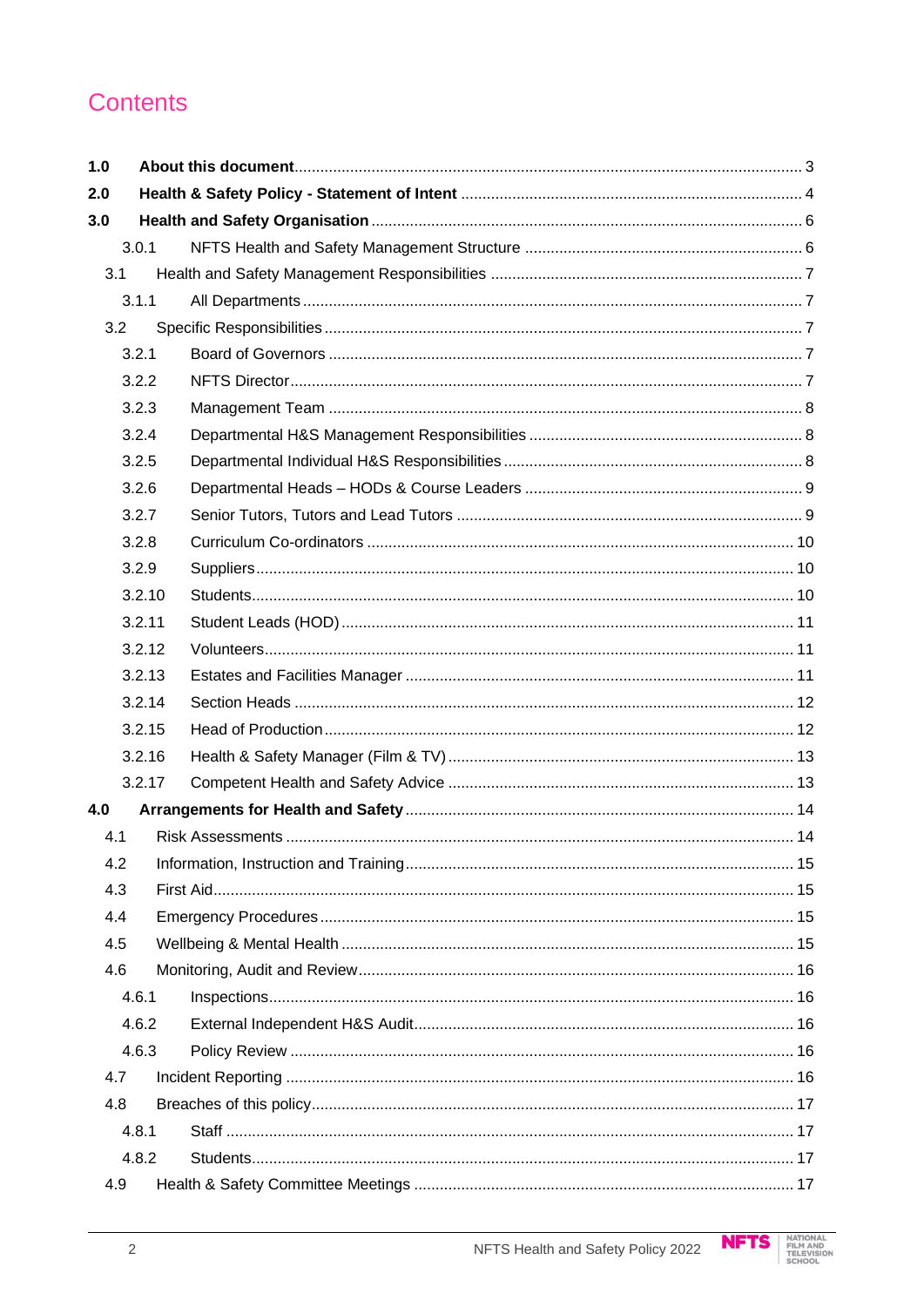# **1.0 About this document**

*This document explains our approach to enable creative ambition to flourish – safely.*

*Help us to achieve our ambition by familiarising yourself with the content of our Policy and seek any clarification, raise any issues, or make any suggestions for improvement with the person in charge of you.*

Our Health and Safety Policy is divided into three sections:

#### **Statement of Intent**

**•** The statement of intent sets out the objectives, which the NFTS has set for the management of health and safety to avoid injury to staff students and to others affected by our work.

#### **Organisation and Responsibilities for Health and Safety**

Sets out how health and safety is organised, and responsibilities are delegated; clearly identifying those which are specific to individual post holders and the common responsibilities of everyone working or studying at the NFTS.

#### **Arrangements for Health and Safety**

Identifies the NFTS arrangements to manage health and safety, for example our approach to risk assessments.

This document will be shared with our Board, employees, students, freelancers, suppliers, volunteers and third parties as appropriate.

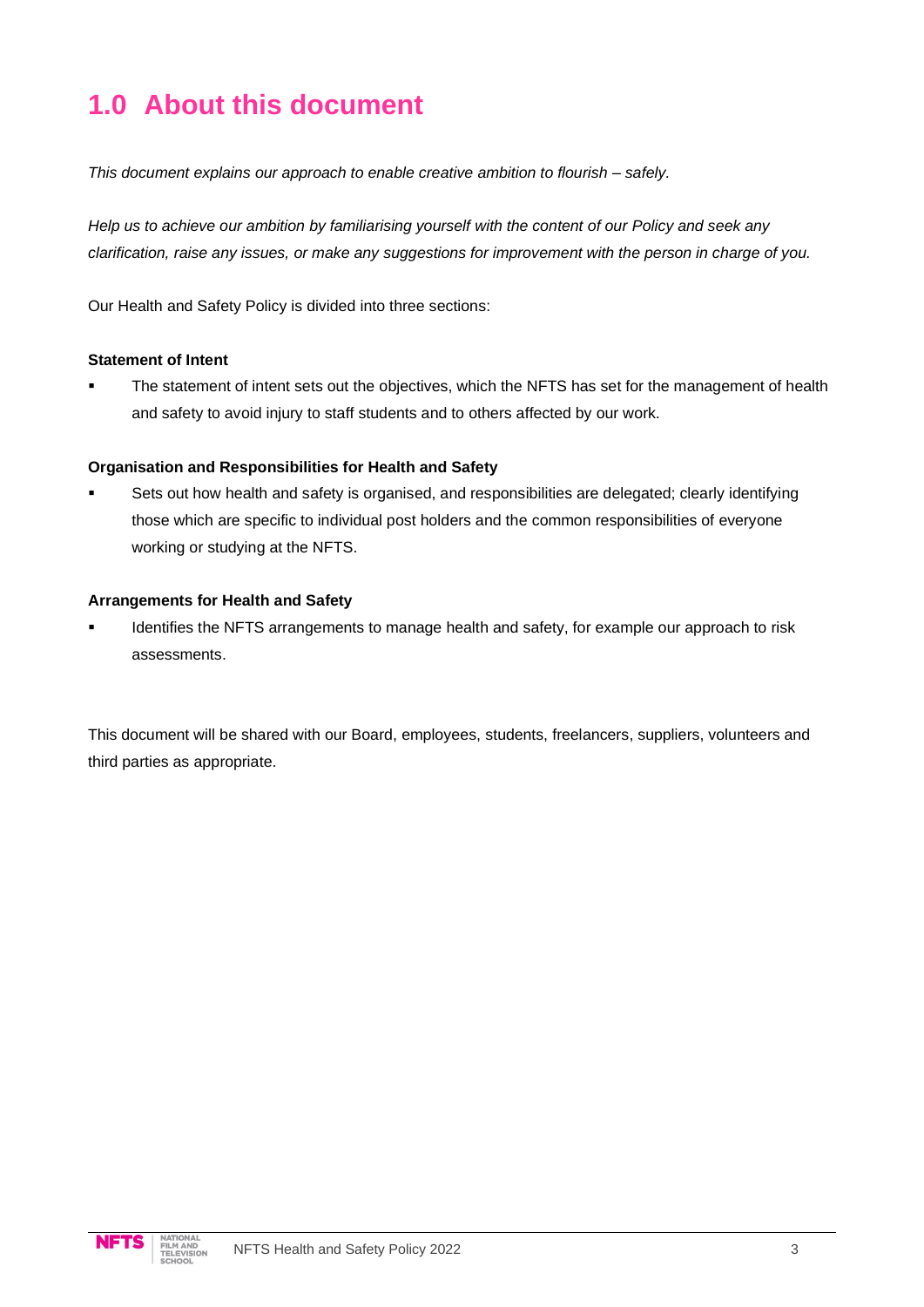# **2.0 Health & Safety Policy - Statement of Intent**

The National Film and Television School (NFTS) regards the health, safetyand wellbeing of its staff and students, and all others who may be affected by the school's activities, as being of prime importance - and is fully committed to the prevention of work-related injury or ill-health and maintaining a positive health and safety culture.

- **EXECO** The Board of Governors have overall accountability for health and safety
- The NFTS Director has responsibility for the delivery of health and safety

The School is committed to providing a safe and healthy environment for work and study. This commitment exists alongside our wider legal and moral obligations to ensure the health, safety (H&S) and wellbeing of our staff, students, volunteers and contractors, freelancers, and suppliers (collectively referred to as "suppliers") and anyone who may be affected by our activities.

We will achieve this through:

- Developing and implementing a "Plan, Do, Check, Act" approach for managing health and safety based on HSE Guidance *Managing for health and safety (HSG65)*
- Ensuring that the H&S of people is our highest priority, demonstrating commitment to a continual improvement in performance and placing risk assessment management at the centre of all NFTS activities
- **E** Establishing an effective management structure where key health and safety accountabilities and responsibilities, expectations, and objectives to improve H&S performance are identified and communicated.
- Creating accountability and transparency through timely and accurate evaluation, reporting and review of H&S performance
- **Ensuring that H&S risks associated with our activities, premises and equipment are identified, controlled** (ensuring they are eliminated or minimised) and are and monitored
- Providing safe premises, safe workplaces, safe systems of work, safe plant and equipment, safe storage, safe transportation, suitable welfare facilities - and a healthy working environment
- Ensuring the safe handling, storage and use of hazardous substances
- Providing appropriate resources, information, instruction, training, and supervision to enable all personnel to complete their work in safety and contribute positively to their own H&S - and that of all other persons involved
- Ensuring all staff, students, freelancers, volunteers, and suppliers are competent to deliver the health and safety arrangements
- Ensuring that all processes and activities of the NFTS will be designed and planned to take account of H&S arrangements – with H&S as an integral part of the organisation'soperation

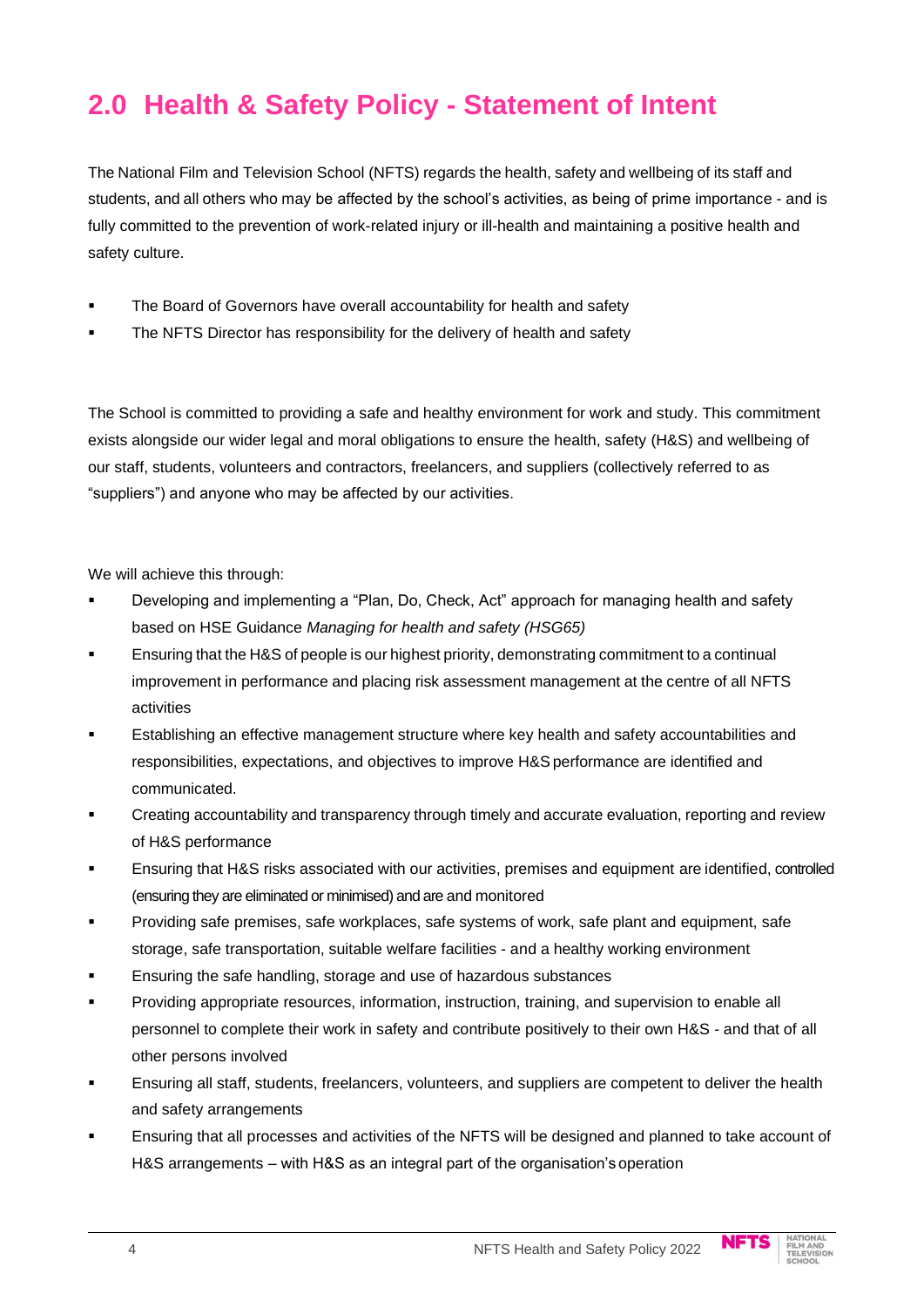- Maintaining procedures for communication and consultation between all levels of personnel on matters of H&S
- **Ensuring that sufficient resources are provided to enable the H&S Policy to be implemented effectively** throughout the organisation
- Ensuring that competent technical and professional advice is available to the NFTS concerning all matters of H&S
- Monitoring our H&S performance as part of the NFTS commitment to continual improvement
- Reviewing this Policy and Management document annually or immediately following any significant required changes - and ensuring that its content is communicated to all personnel

We will be assisted by all staff, students, volunteers, suppliers, and visitors who must:

- Take reasonable care of their own safety and the safety of others
- Co-operate with each other to enable compliance with any imposed legal duty or requirement
- Not interfere with or misuse, intentionally or recklessly anything provided in the interests of safety
- Comply fully with this Health and Safety Policy statement
- Report all accidents and incidents, hazards, dangerous occurrences, and damage to property (e.g. premises, equipment, vehicles)
- Use the necessary protective clothing and equipment to observe and follow all safe working practices.

#### **Signed by the NFTS Director on behalf of the Board of NFTS Governors:**

**Signed**

**Jon Wardle, NFTS Director - January 2022**

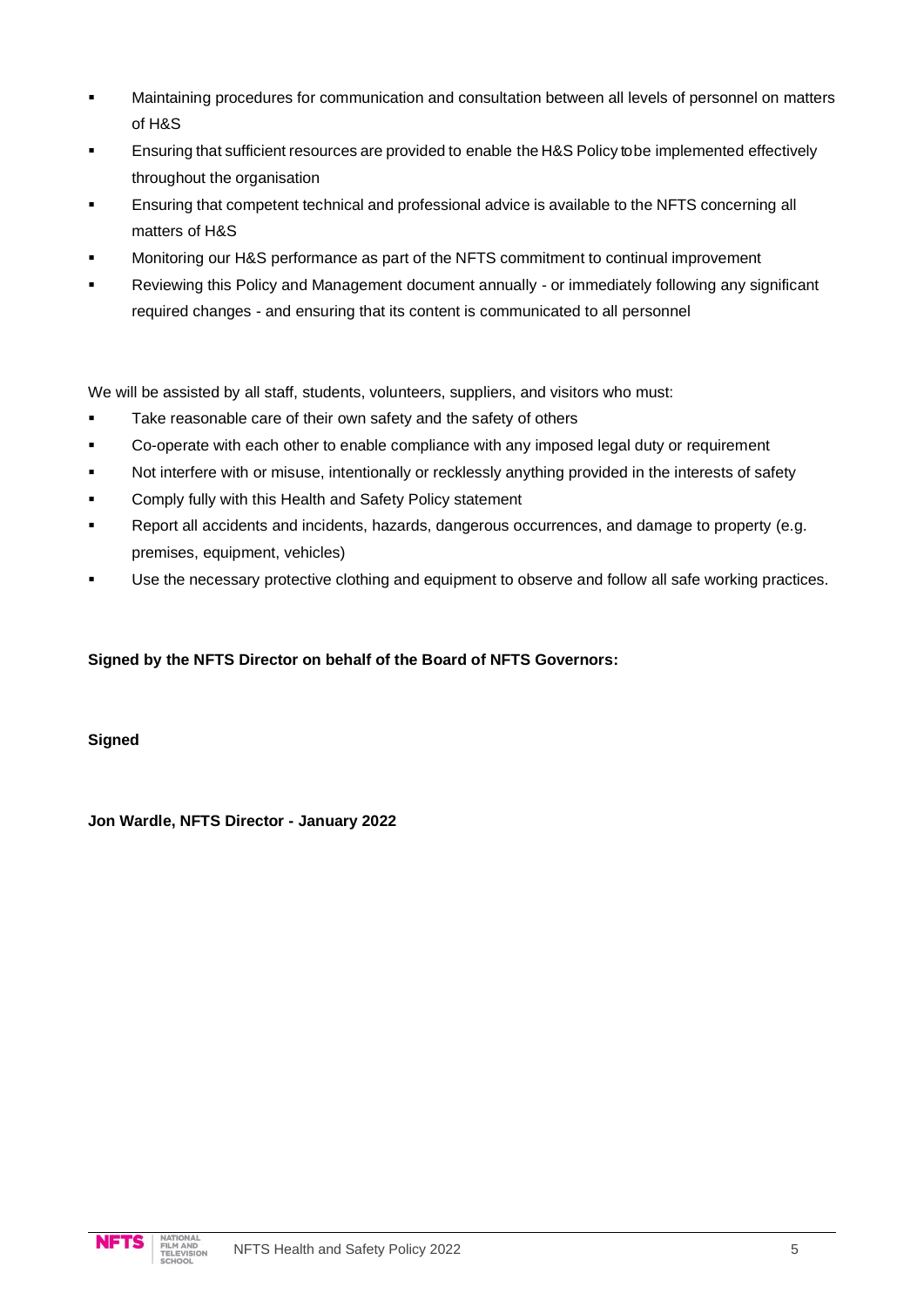# **3.0 Health and Safety Organisation**

- Teaching departments are directly responsible for the delivery of courses delivered by the school.
- All other departments provide operational support and services to enable the delivery of the teaching and learning activities.

#### **3.0.1 NFTS Health and Safety Management Structure**



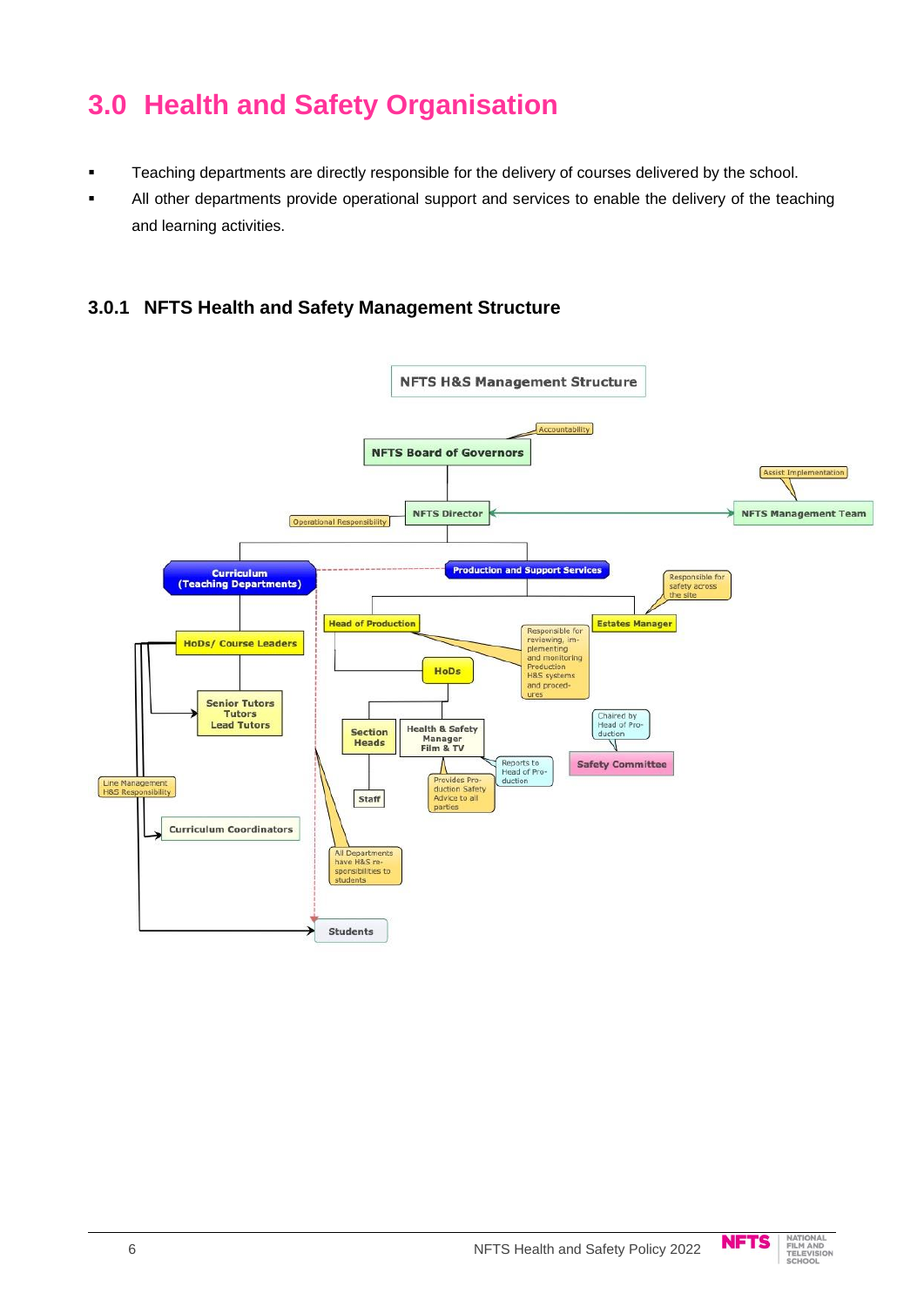# **3.1 Health and Safety Management Responsibilities**

#### **3.1.1 All Departments**

- All departments have equal and direct responsibility for the management of H&S for all their departmental activities and ensuring adherence to the H&S standards defined by this Policy.
- The implementation of the School's Health & Safety Policy is a line management responsibility.

## **3.2 Specific Responsibilities**

#### **3.2.1 Board of Governors**

The Board is ultimately accountable for monitoring the effective delivery of the NFTS H&S Policy

*The Board is supported by:*

- *Minutes and reports from the Finance & General Purposes committee who meet prior to the Board meeting where H&S is always an agenda item.*
- Receipt of H&S reports from the NFTS Director and other members of the School Management team.

#### **3.2.2 NFTS Director**

The NFTS Director is responsible for:

- The management of H & S and the implementation of the School's Health & Safety Policy.
- Developing and implementing a "Plan, Do, Check, Act" approach for managing health and safety based on HSE Guidance *Managing for health and safety (HSG65)*
- Developing and recommending a H & S strategic plan to the Board
- Reporting to the Board on all H&S matters so that they can monitor the School's H & S performance, compliance and progress with any H&S audits, improvements, or any serious incidents
- Ensuring that sufficient funds and resources are made available for the implementation of all necessary H&S systems and arrangements to meet the obligations under this Policy
- Monitoring the School's health and safety culture, through discussions with staff and students, randomly undertaking safety checks and noting areas of safety in which it is felt the School requires the allocation of resources
- Establishing the attitudes of all staff, students and suppliers to the School's strategies and standards regarding health, safety & wellbeing
- Undertaking, or causing to be undertaken, formal inspections of the school premises or areas within the premises to ensure health and safety compliance
- Ensuring that appropriate groups/forums are established to ensure that there is dialogue and feedback on health and safety matters at all levels within the school.

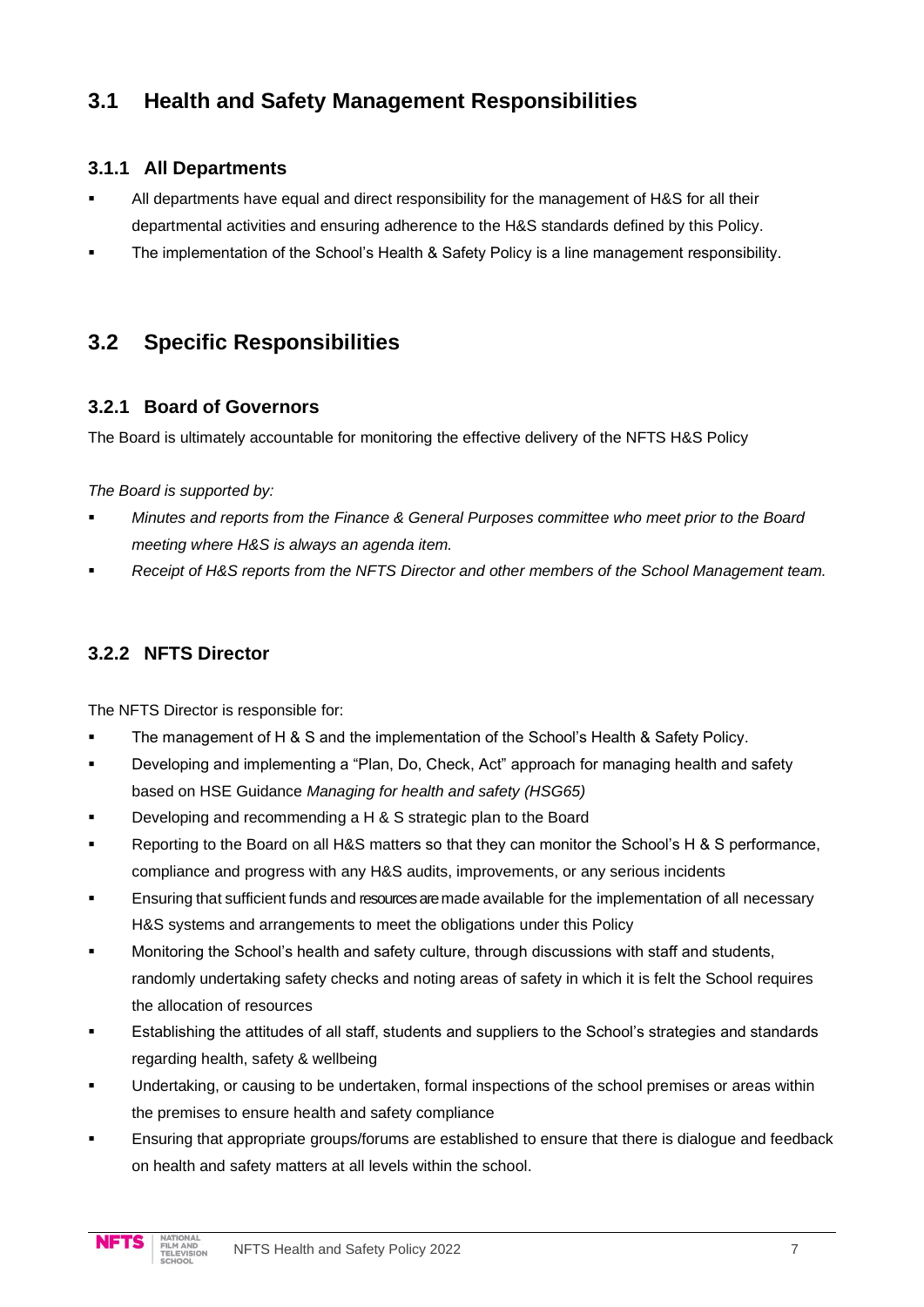- Taking any action necessary (including disciplinary action where appropriate) to ensure that the arrangements detailed in this Policy are adhered to by all persons under the control of the School
- Reviewing this Policy annually, or as required

#### **3.2.3 Management Team**

Are responsible for assisting the NFTS Director in:

- The management of Health & Safety and the implementation of the School's Health & Safety Policy
- Monitoring the operation of this policy and arrangements and recommending any alterations or improvements as necessary (Monitoring may include safety audits, inspections and/or sampling in addition to investigation of any reports received from employees)

#### **3.2.4 Departmental H&S Management Responsibilities**

Departments will manage and maintain the required H&S standards for all their students when they are engaged in any curriculum or approved activities both on and off- site from the School.

Departments have specific H&S responsibilities to ensure two key aspects:

- **·** That all activities for students are as set out in the Course Handbooks and Module Briefs as approved by the Director of Curriculum and/or Registrar
- That prior to their starting work, all students are adequately prepared and trained to be able to safely undertake those activities as agreed

For each area of activity, the department is to identify what is needed, how it will be carried out and the required responsibilities and competencies.

Departments must demonstrate arrangements for:

- Creation and review of Risk Assessments for all production and related work activities
- Ensuring that safety is considered at the early planning stages for any workshop/project/exercise
- Ensuring that realistic time scales and adequate resources for safety have been allocated
- **Ensuring staff (including freelance, part-time, and temporary) are safety competent (defined as having** had appropriate training and experience) and are provided with adequate information, instruction, and training
- The selection and control of contractors and for the exchange of information
- Monitoring all work activities for compliance with the necessary standards, guidance, and rules

#### **3.2.5 Departmental Individual H&S Responsibilities**

All individuals have responsibility for H&S when at the NFTS. Responsibility is in direct proportion to their post/position or role performed, but ultimately everyone has a 'duty of care' to ensure the H&S of everyone else. Everyone is always legally liable and accountable for H&S

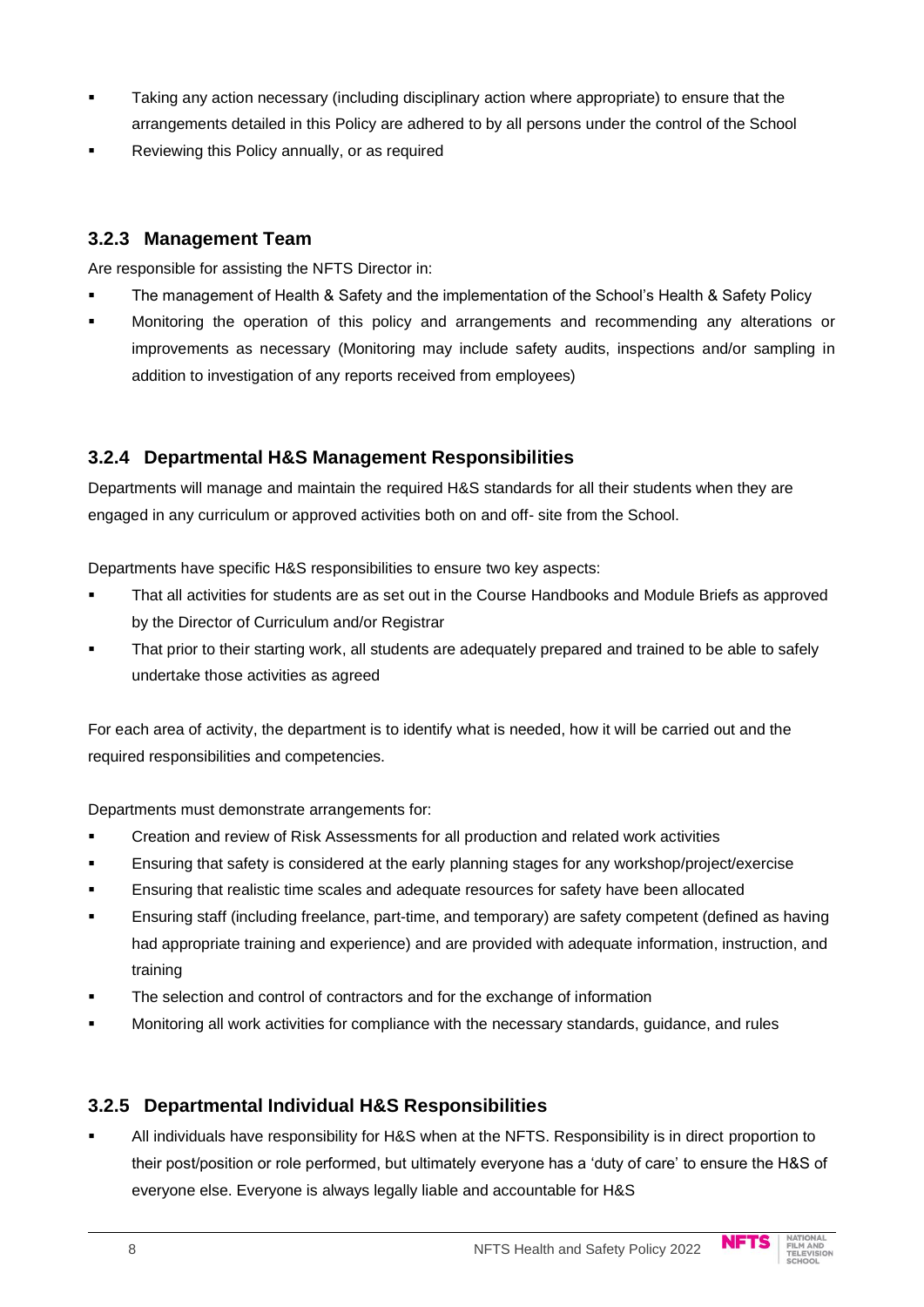All departments including those without any specific responsibility for the formal teaching or instruction of students, must always ensure that their staff maintain the required standards of NFTS H&S as appropriate, acting as H&S role models for the students

#### **3.2.6 Departmental Heads – HODs & Course Leaders**

*The roles and responsibilities for Heads of Department in this section are also applicable to Course Leaders*

- Each Head of Department (HOD) is responsible for the H&S of all persons engaged in the activities of their Department
- The HOD is the Line Manager of all persons working in their department; staff, students, suppliers, and volunteers.
- In relation to all matters of H&S the HOD is the Line Manager of the Curriculum Co-ordinator and all Tutors and Support Staff working in their department
- All HODs must report H&S matters arising from the activities in their department to the Management Team and the Health and Safety Manager (Film & TV) as required/appropriate
- HOD's are responsible for ensuring that a Risk Assessment is carried out, approved, and implemented in any project or workshop of which they are in charge – it is the HOD's responsibility to approve Risk **Assessments**
- A HOD may issue instructions/guidance and delegate tasks to staff (e.g. Lead Tutor) under their control. However, the duty to ensure compliance always remains with the HOD. The staff to whom the tasks are passed have a duty to carry these out within the authority delegated to them.
- HODs and their Curriculum Co-ordinators ensure that all persons engaged by their department are appropriately H&S competent and 'approved' both as service/equipment suppliers but also specifically as persons who will be working with and may be responsible for students as young persons

#### **3.2.7 Senior Tutors, Tutors and Lead Tutors**

Senior Tutors, Tutors and Lead Tutors are those persons identified who are responsible for the management of H&S of students and persons in their charge.

**EXECT** All levels of tutors are responsible for ensuring that an approved Risk Assessment is in place for any project or workshop in which they are involved

Senior Tutors and Tutors

- are always H&S briefed as necessary by the HOD/Lead Tutor
- must report H&S matters to the Lead Tutor/HOD/H&S Manager as necessary

Where a Lead Tutor is appointed by a HOD for a production or training workshop, the Lead Tutor will be responsible for carrying out the tasks delegated by the HOD and deputising for the HOD, or covering in their leave/absence as necessary for the management of H&S as required/appropriate

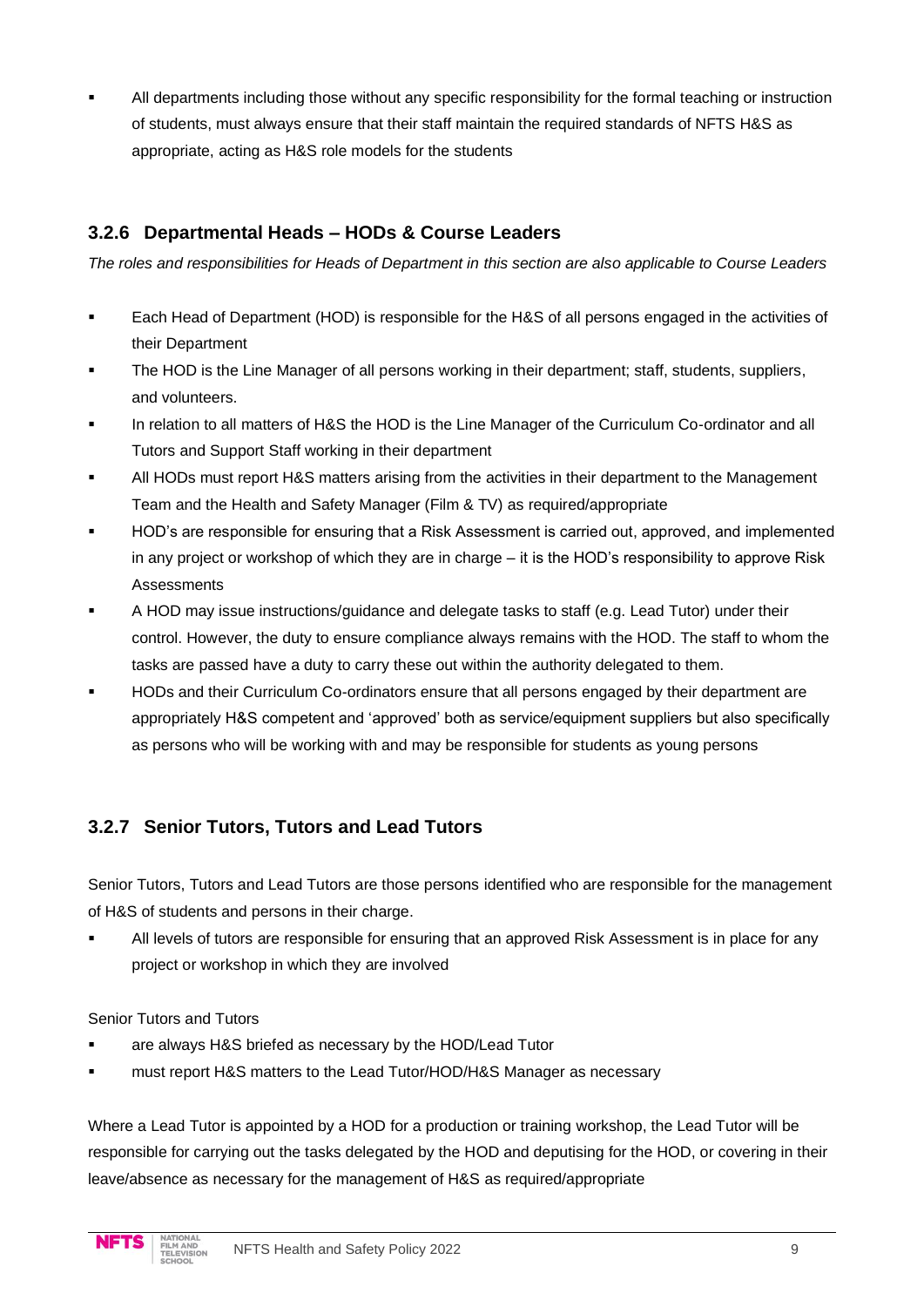All persons engaged in production or training workshop activities will be provided with details of the Lead Tutor (name and contact details) and informed that they must consult with the Lead Tutor in the event of any serious concerns or H&S matters that arise

#### **3.2.8 Curriculum Co-ordinators**

The Co-ordinator is to assist the HOD in ensuring that all persons involved in the Department's activities are aware of and follow the H&S Policy and procedures.

- **The Co-ordinator is responsible for ensuring that an approved Risk Assessment is in place for any** project or workshop in which their department/students are involved
- In all matters of H&S arising in the department activities, the Co-ordinator reports directly to their HOD (not their Line Manager)
- The Co-ordinator is to ensure that all visiting tutors/approved suppliers engaged by the department are given a H&S Induction Briefing as necessary/appropriate
- The Co-ordinator must report H&S matters to their department HOD/ H&S Manager

#### **3.2.9 Suppliers**

Contractors, Approved Suppliers and Freelance Support Staff will be referred to as a "supplier". A supplier is any person or company engaged to provide skills/services/equipment to any department of the NFTS

All suppliers must:

- be approved and monitored to ensure that they comply with NFTS H&S Policy
- ensure that they and staff under their control are competent
- provide information, instruction and supervision for staff under their control
- provide a risk assessment and/or method statements (RAMS) for all work activities
- ensure that significant findings of risk assessments and the necessary control measures are implemented
- abide by all NFTS rules on site
- only appoint competent sub-contractors, where applicable
- report all H&S matters to their respective department HOD or H&S Manager

#### **3.2.10 Students**

Irrespective of their age or their course, all persons enrolled as NFTS students are regarded as employees undergoing education and training

Students are expected to take reasonable care of themselves and of anyone else who may be affected by their activities.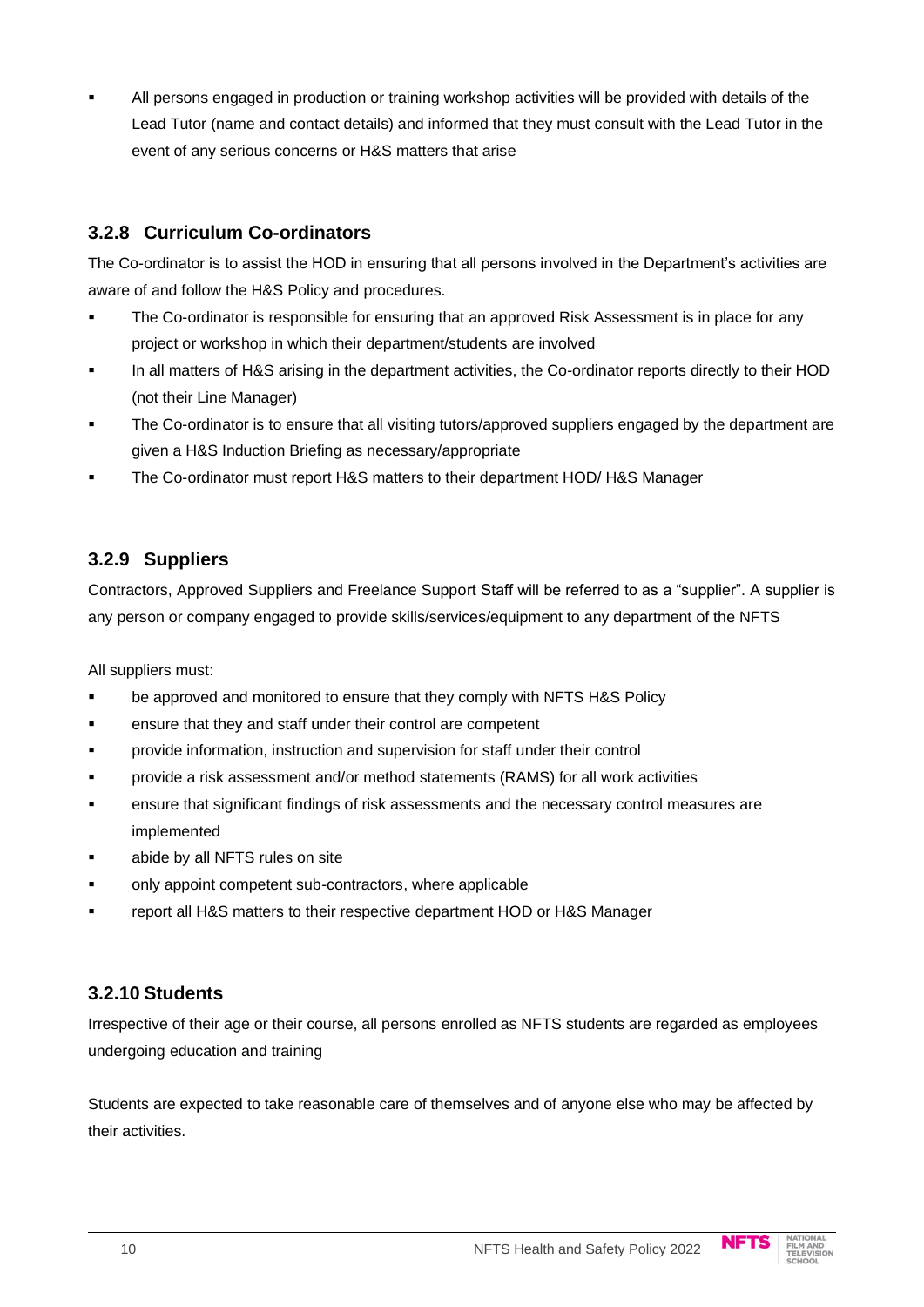All students are expected to:

- Co-operate with their department/tutor in all H&S matters, including Risk Assessments and any controls identified
- Not take risks or endanger themselves and others
- Only undertake activities they are competent to do so
- Not interfere with or misuse anything provided in the interests of Health and Safety, fire, or First Aid, as PPE or other equipment
- Report accidents, incidents, near misses, and faults and deficiencies to their Lead Tutor/Tutor including any unsafe conditions or behaviour
- Seek advice if ever in doubt about the adequacy of any safety arrangement

#### **3.2.11 Student Leads (HOD)**

As the Lead Student of a department on a Student Production (e.g. as the Designer in charge of the Art Department etc.) the student is to act as the 'HOD' and is expected to ensure:

- The H&S of all those colleagues and volunteers working with them in their 'Department'.
- **EXECT** An approved risk assessment is in place for the activity and any significant changes to the activity are discussed with the Tutor/Lead Tutor before the revised activity takes place
- Sufficient information, supervision, instruction, and training is provided to their team so they can operate in a safe manner
- That all volunteers are given their H&S induction and any training instruction as necessary or required
- Any PPE is provided where required and is correctly used

#### **3.2.12 Volunteers**

- Are any persons over the age of 18 years who have been approved and engaged by a teaching department to assist their students in their production activities on the basis of unpaid work experience.
- Volunteers are expected to take reasonable care of themselves and of anyone else who may be affected by their activities
- Volunteers are given a H&S Induction Briefing before they start work
- According to their role, all Volunteers are the responsibility of the relevant teaching department and the Lead Student for the activity for which they are engaged

#### **3.2.13 Estates and Facilities Manager**

The Estates and Facilities Manager is responsible for:

- Ensuring that the physical premises, facilities, and services within the school are safe and fit for purpose.
- Ensuring the compliance and management of asbestos and legionella requirements.
- All statutory H&S inspections such as LOLER and PUWER.

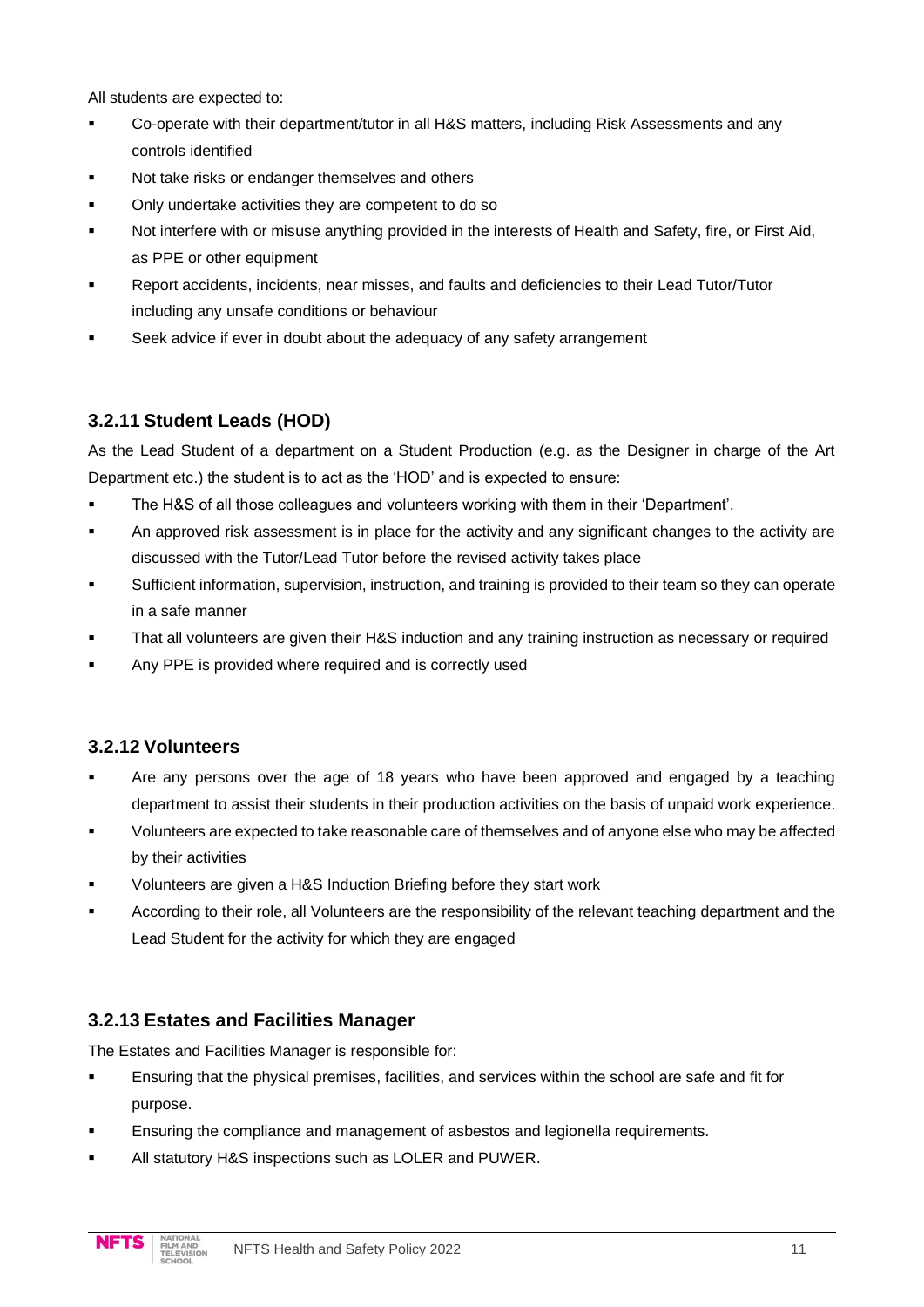- Arranging for the annual Fire Risk Assessment on the school & offices and ensuring all actions are adequately addressed.
- Acting as the 'Responsible Person' as required under the Fire Safety Order 2005.
- **■** Maintaining appropriate fire safety measures for all school premises and ensuring all staff, students and visitors are provided with information, fire safety instruction and training as required.
- Managing health & safety arrangements in the 'communal areas' not assigned to other departments (especially in respect of fire precautions and emergency evacuation arrangements).
- Maintaining relevant statutory records relating to the Schools premises.
- **Ensuring the dissemination of health and safety information in and around the school.**
- Identifying and organising training for site related activities (e.g. First Aiders/ Fire Wardens) and Maintaining Records.
- Ensuring that all electrical equipment is inspected and tested ("PAT") by a competent person. The frequency of testing will be determined by risk assessment. Ensuring all new electrical equipment meets appropriate standards and is visually inspected before use.
- Ensuring annual checks and Risk Assessments are carried out on all other site equipment and facilities.
- Ensuring DSE assessments are undertaken for staff
- **Ensuring a Permit to Work system is in place at all school sites (e.g. for hot work)**
- Ensuring that all Estates and Premises contractors follow NFTS site safety rules with appropriate NFTS monitoring and supervision as required
- Providing health and safety reports/performance monitoring data to the management team as required

#### **3.2.14 Section Heads**

- Each Section Head is responsible for the H&S of all persons engaged in the activities of their **Department**
- In relation to all matters of H&S the Section Head is the Line Manager of all Support Staff working in their department
- All Section Heads must report H&S matters arising from the activities in their department to the Management Team and the Health and Safety Manager (Film & TV) as required/appropriate

#### **3.2.15 Head of Production**

The Head of Production (HOP) is responsible for:

- **E**nsuring that the H&S Policy and the supporting H&S Management System are upheld and maintained as robust and appropriate.
- Ensuring that the School's Health and Safety strategy and policies and procedures are compliant with external standards and are developed proactively.
- Ensuring a suitable greenlight approval process that addresses and manages all H&S risks, is in place for all production activities.

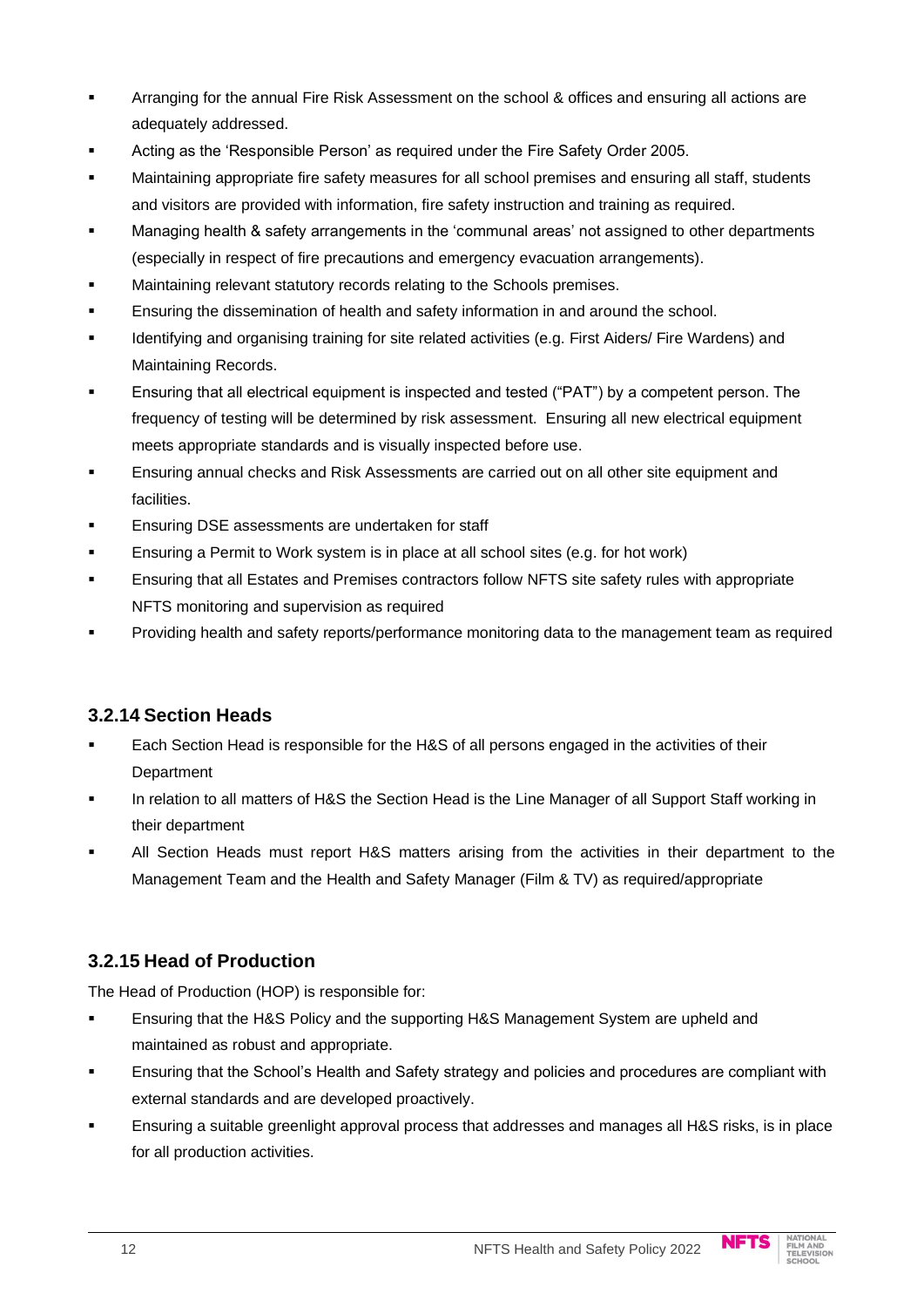#### **3.2.16 Health & Safety Manager (Film & TV)**

The H&S Manager is responsible for the management and co-ordination of all health and safety matters for school productions, including the recording and administration of all Health and Safety documentation.

#### They will:

- Be responsible for professionally leading safety across the NFTS production activities.
- Work closely with the Head of Production, Heads of Departments (tutors), Lead Tutors, Guest Tutors, Section Heads, and students to ensure their productions have health and safety embedded at the heart of what they do.
- Oversee all production activities and ensure that suitable and sufficient standards of Risk Assessment are developed and maintained by staff and students.
- Ensure that appropriate systems are in place on current and new courses so that production safety is thoroughly considered by Heads of Department, Tutors, Section Heads, and students.
- Review and report on production safety across all school activities and productions, auditing and making recommendations where appropriate and implementing and advising on changes to practice as necessary.
- **Carry out production safety inspections and give advice to staff and students at all levels on specific** production safety concerns.
- Investigate accidents, maintain appropriate records, and make recommendations to promote health and safety in the workplace to the Head of Production, NFTS Director and Management Team.
- Assist with other production support activities where relevant and appropriate.
- Be responsible for ensuring that policies and procedures are kept up to date and compliant with the relevant legislation. To make these documents available for all NFTS Staff and students, in a central location.
- Prepare an annual Health and Safety report for the Board of Governors and such interim reports as requested.
- Report quarterly to the NFTS Staff / Student H & S Committee.
- **■** Identify and make recommendations on staff and student training needs in respect of production safety and ensure that appropriate training records are maintained.
- Ensure all production related First Aid and Safety equipment for productions is maintained.

#### **3.2.17 Competent Health and Safety Advice**

The School accepts that there will be occasions where expert health and safety advice is needed for dealing with matters outside the School's normal scope of competence.

On such occasions the need for specialist health and safety advice must be brought to the attention of a member of the Management Team.

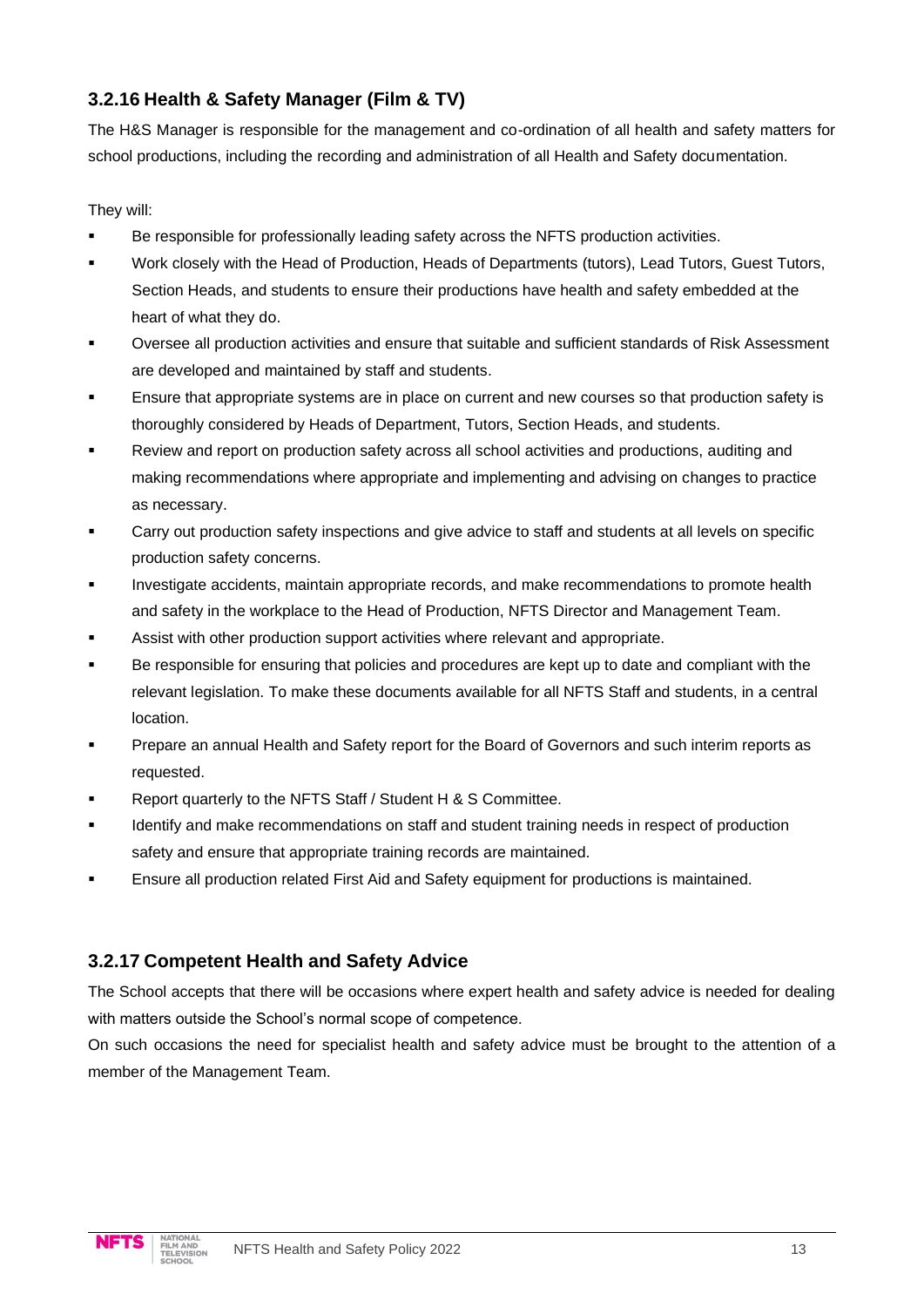# **4.0 Arrangements for Health and Safety**

Due to the diversity of the school's activities, it is necessary to distinguish between arrangements that are in place for premises, curriculum activities and those that are for production activities.

The school provides detailed topic health and safety guidance and instructions for both production and premises activities in the Health and Safety A-Z section of the Workplace Knowledge Library. Listed below are key core arrangements applicable to all staff and students. Refer to the Health and Safety A-Z in the Workplace Knowledge Library for details of all arrangements.

## **4.1 Risk Assessments**

A risk assessment is a valuable tool in preventing and controlling risks in the workplace, helping with the planning of work, the development of safety procedures and reducing the number of accidents. It is also a statutory requirement and failure to comply, leaves the School vulnerable to enforcement action with costs to the school in terms of fines, increased insurance premiums and the loss of reputation, business, and research continuity.

This policy sets out the legal context of risk assessments and clarifies the risk assessment process for those required to undertake them.

Key requirements of the policy are:

- All significant hazards must be risk assessed
- Everyone must take responsibility for, and take an active role in, the risk assessment process.
- A Risk Assessment must be approved before an activity can commence
- **A Dynamic risk assessment must be undertaken and recorded when an activity alters which alters the** risk level where a risk assessment has previously been approved
- Risk assessments must be reviewed regularly
- **The School must maintain a risk assessment register**
- Risk assessments must be carried out by competent people, e.g. those with the necessary training, experience, knowledge, skill etc.
- Risk assessment training is mandatory for HODs, Curriculum Co-ordinators and all students who will be involved in undertaking risk assessments.
- A risk rating of levels 1 to 4 is applied across each Curriculum department and identifies the level of approval and sign off required before the activity can go ahead. Guidance on the risk assessment management and approval system can be found on the Workplace Knowledge Library.
- Risk assessments are completed via the schools online Risk Assessment system Risk Pal.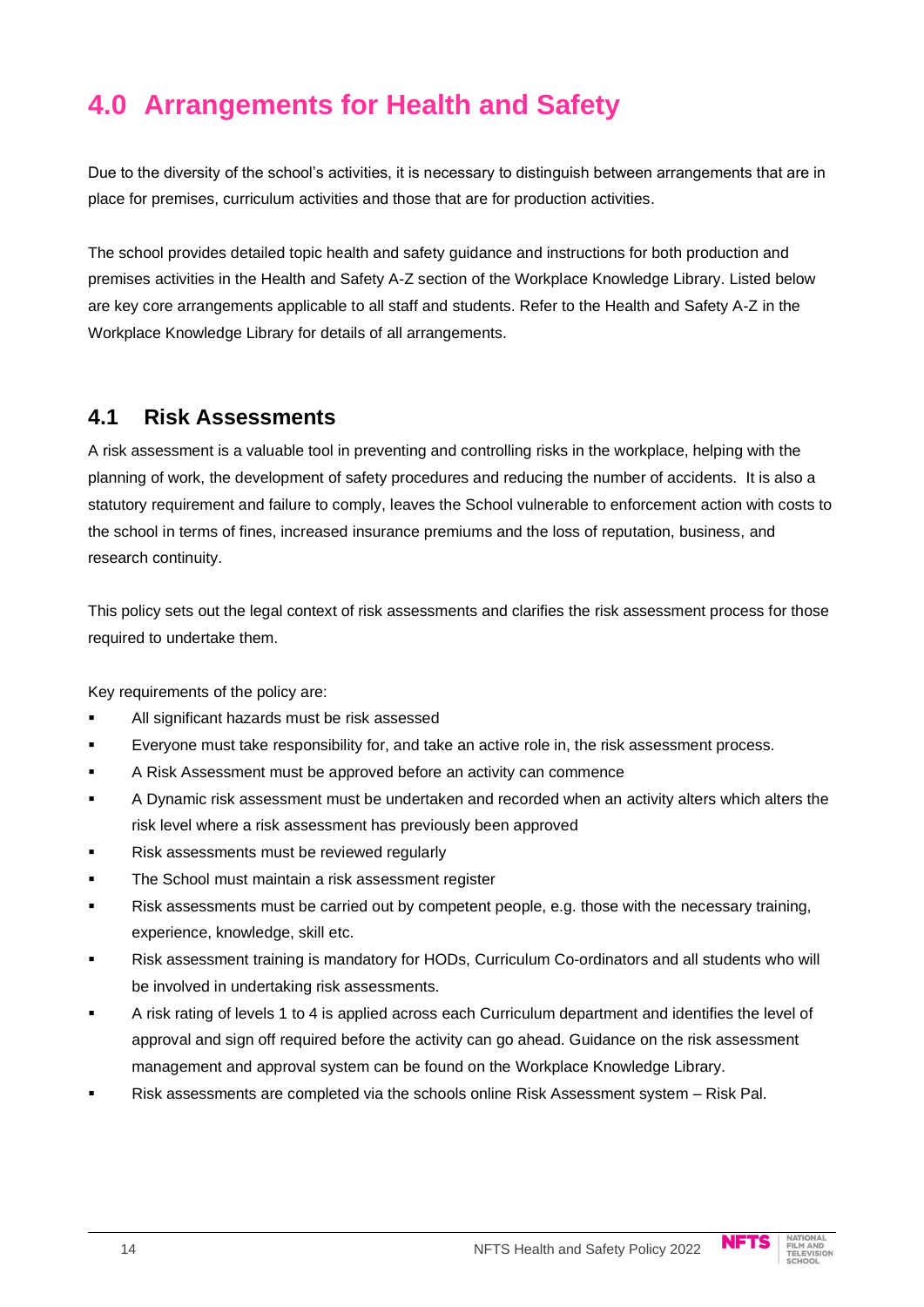# **4.2 Information, Instruction and Training**

All NFTS staff and students will be provided with adequate information, instruction, and training to give them the appropriate level of safety competence required to perform their duties safely.

Inductions will include information on general health and safety requirements and issues specific to their job / course. The information will also include general information about the School and who to contact when they require further assistance. This information is also provided in the staff and student handbooks and on Workplace Knowledge Library A to Z.

Training needs will be formally assessed, and all training received will be recorded

## **4.3 First Aid**

The School maintains an adequate number of qualified first aiders and first aid supplies to provide first aid at all practicable times.

First Aid Supplies and assistance for productions will be assessed and included via the production risk assessment for both studios and on location work.

### **4.4 Emergency Procedures**

Estates and Premises are responsible for ensuring that emergency procedures are prepared and communicated to all staff, students, suppliers, volunteers, and visitors.

## **4.5 Wellbeing & Mental Health**

The school places high importance on the health and wellbeing of all its employees and students.

We offer an Employee Assistance Programme together with a Wellbeing Hub where there is support and guidance. We also have a number of staff who are trained as Mental Health First Aiders.

The student support and wellbeing team offers confidential, specialist advice and guidance to all students and applicants on a range of disability and mental health topics.

Staff and Students are provided this information during induction and via the student handbooks.

Full details of all the services and support is also available via the NFTS Workplace Platform, under the knowledge library A to Z.

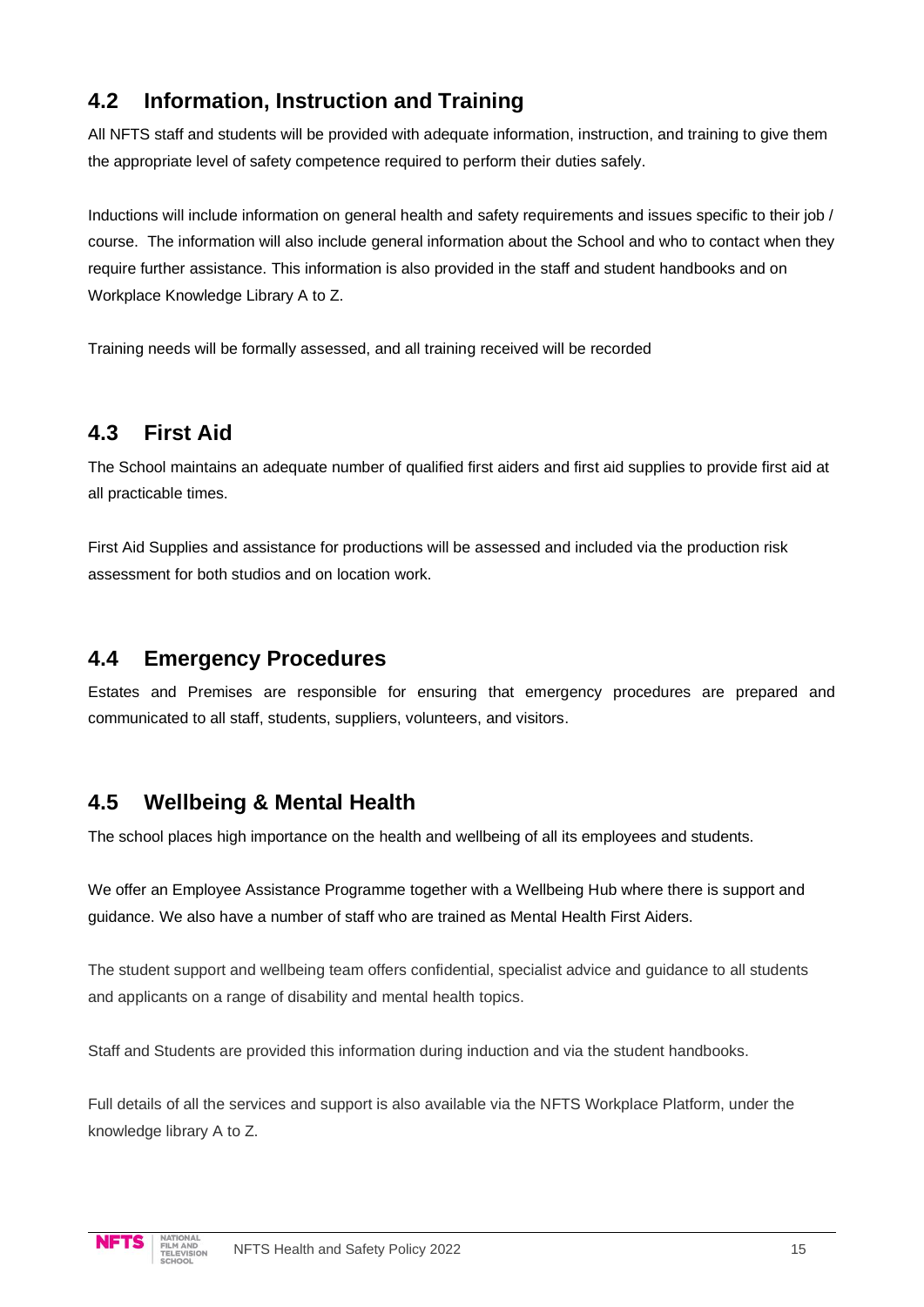# **4.6 Monitoring, Audit and Review**

#### **4.6.1 Inspections**

- The Estates and Facilities Manager is responsible for organising the inspection of sites and specialist equipment (e.g. hoists).
- Some of these inspections are not required by law but are part of the School's commitment to maintaining the highest standards of health and safety.
- All staff, students or suppliers will be responsible for examining any equipment or machinery before its use, to ensure that it is in good working order and safe to use.

#### **4.6.2 External Independent H&S Audit**

Every 2 years an external specialist H&S Consultancy undertakes an inspection of H&S Policy and Practice at the school and submits a written report to the Board of Governors, the Management Team, the H&S Committee.

#### **4.6.3 Policy Review**

- This H&S Policy will be reviewed at least annually or if it is no longer valid.
- There will be active open communication and consultation between all staff, students, suppliers, and stakeholders. All staff, students and suppliers who can contribute to making any improvements to this Policy will be encouraged to do so via the NFTS Director who will, where possible, implement such suggestions.
- All staff will be made aware of any changes of significance which have been made as a result of the review process.

# **4.7 Incident Reporting**

- The term 'incident' includes accidents resulting in injury or damage, diseases related to work activities and dangerous occurrences such as a near miss.
- All incidents involving staff, students, volunteers, suppliers, visitors, and members of the public must be reported using the School's incident reporting procedure.
- The School will comply with the requirements of the 'Reporting of Injuries, Disease and Dangerous Occurrences Regulation' (RIDDOR). Any incidents that are 'Reportable' as defined under RIDDOR will be reported to the Health Safety Executive (HSE).
- All site related incidents to be reported by the Estates and Facilities Manager and all production related activities to be reported by the H&S Manager (Film & TV).